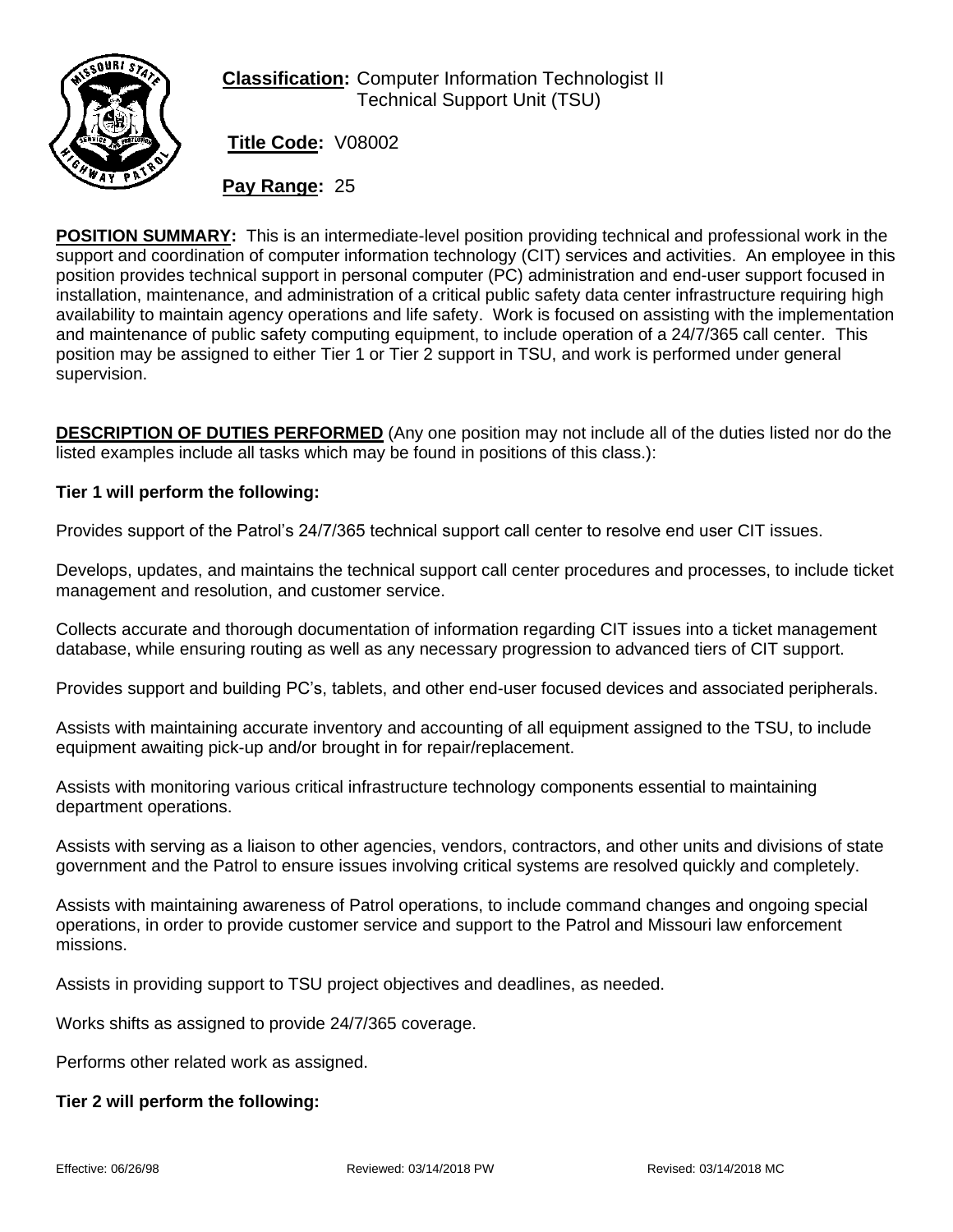Assists with providing advanced support of the Patrol's 24/7/365 technical support call center to resolve end user CIT issues.

Assists with developing, updating, and maintaining advanced technical support call center procedures and processes, to include ticket management and resolution, and customer service.

Assists with the collection of accurate and thorough documentation of information regarding advanced CIT issues into a ticket management database, while ensuring routing as well as any necessary progression to advanced tiers of CIT support.

Assists with providing support for advanced troubleshooting and problem resolution for CIT issues, to include monitoring various critical infrastructure technology components essential to maintaining department operations.

Assists with serving as a liaison to other agencies, vendors, contractors, and other units and divisions of state government and the Patrol to ensure issues involving critical systems are resolved quickly and completely.

Assists with maintaining accurate inventory and accounting of all equipment assigned to the TSU, to include equipment awaiting pick-up and/or brought in for repair/replacement.

Assists with maintaining awareness of Patrol operations, to include command changes and ongoing special operations, in order to provide customer service and support to the Patrol and Missouri law enforcement missions.

Assists in providing support to TSU project objectives and deadlines, to include PC deployment and TSU project management, as needed.

Works shifts as assigned to provide 24/7/365 coverage.

Performs other related work as assigned.

**REQUIRED KNOWLEDGE, SKILLS, AND ABILITIES:** Working knowledge of the general operating principles and capabilities of data processing hardware and software.

Working knowledge of PC and operating system administration, as well as system analysis, troubleshooting, testing, and documentation.

Working knowledge of general office practices and procedures.

Working knowledge of customer service fundamentals, to include problem resolution, empathy, critical thinking and proper documentation of issues.

Working knowledge of technical call center industry best practices and continuing trends and developments in computer hardware and software.

Working knowledge of software reference libraries and related utility programs.

Working knowledge of computer security systems and procedures.

Working knowledge of file back-up, restore and archival processes, and principles of disaster recovery.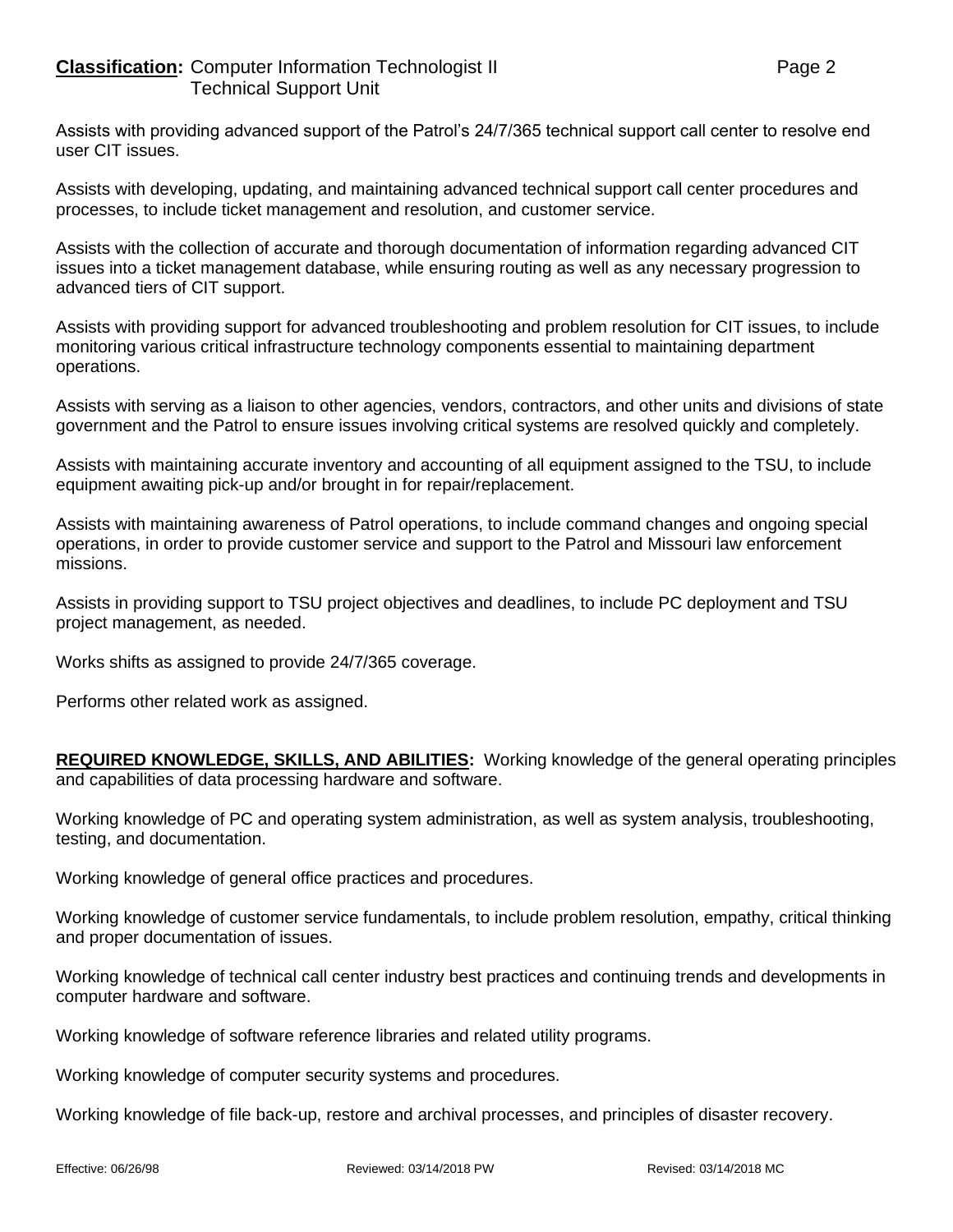## **Classification:** Computer Information Technologist II Page 3 Technical Support Unit

Working knowledge of computer operating systems and various computer platforms.

Working knowledge of the agency's automated information systems.

Working knowledge of the agency's functions and their interrelationships.

Knowledge of the information strategic planning process.

Knowledge of the systems management process.

Possess excellent customer service and communication skills.

Possess good organizational skills.

Possess research and analysis skills.

Ability to assist in preparing and interpreting end-user and PC support related documentation.

Ability to assist in preparing and maintaining standards, policies, procedures, guidelines and technical manuals.

Ability to troubleshoot and resolve hardware and/or software problems.

Ability to operate basic office equipment as detailed in the description of duties.

Ability to handle restricted and confidential information in a professional manner and maintain the information as such.

Ability to communicate in English clearly and concisely, both orally and in writing.

Ability to establish and maintain harmonious working relations with others.

Ability to work with material that may be of a sexual nature relating to criminal activity (e.g., written material, photographs, and/or verbal language, etc.).

Ability to work hours as assigned.